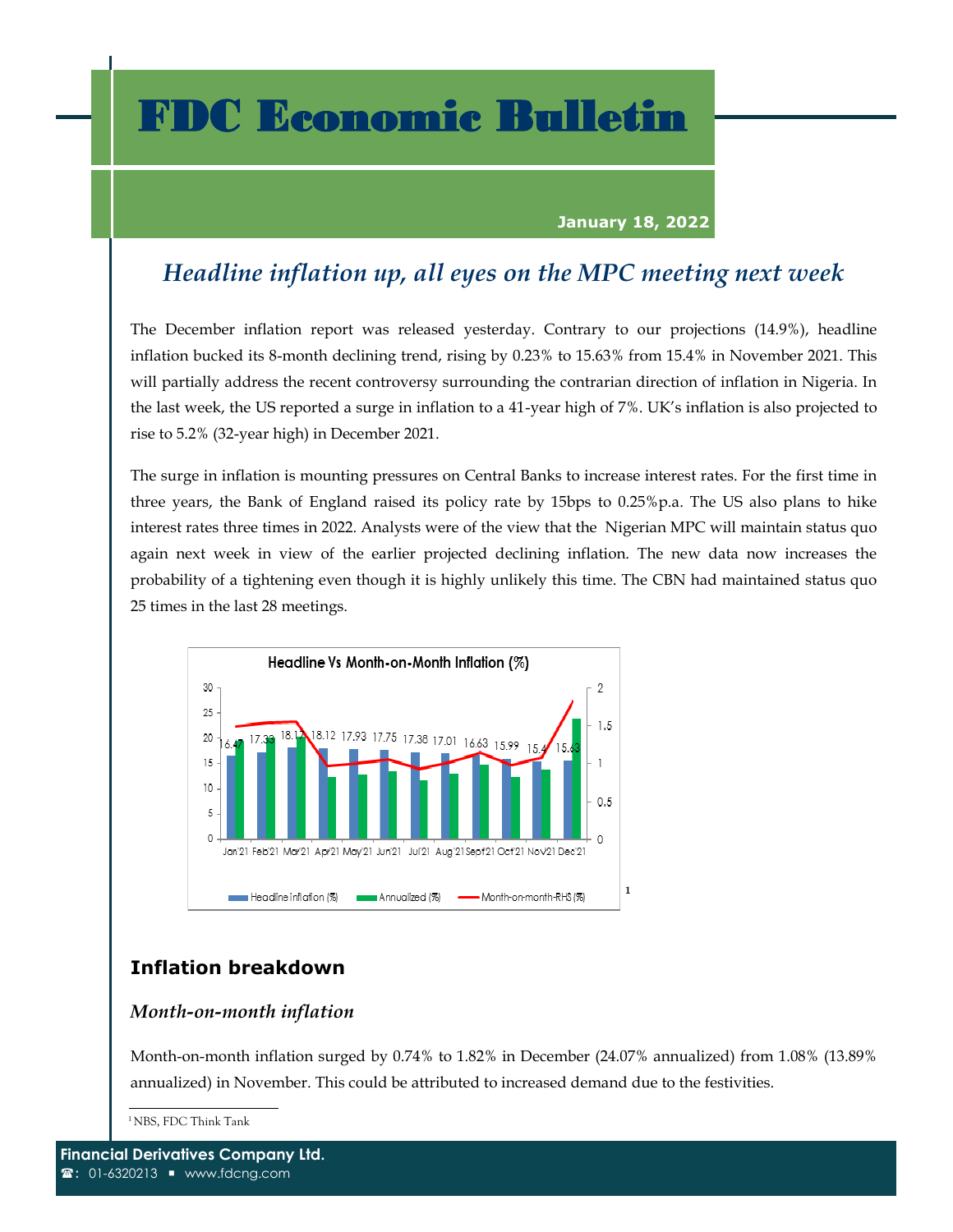

# **Inter-African trade** just got easier with **Ecobank**

You can now enjoy the following:

G Largest Pan-African Banking network. Present in 33 African Countries with international offices in London, Paris, Dubai and Beijing Secure and Reliable Inter-African Payment & Collection Platforms  $\mathcal{G}$  Innovative and Customized Foreign Exchange Solutions to enable cross-border trade settlements  $\mathcal{F}$  In-depth knowledge of country-specific and regional business and regulatory environment  $\mathcal{F}_1$  Unwavering commitment to delivering competitive financing and support to your trading partners For more information, Contact us on 08033035019, 08033953928 or email: ALLENG-AfCFTATeam@ecobank.com C 0700 500 0000, 01 270 1323, **O** @ @ecobank\_nigeria **B** ENGcontactcentre@ecobank.com 0708 065 3700 *A* EcobankNGR



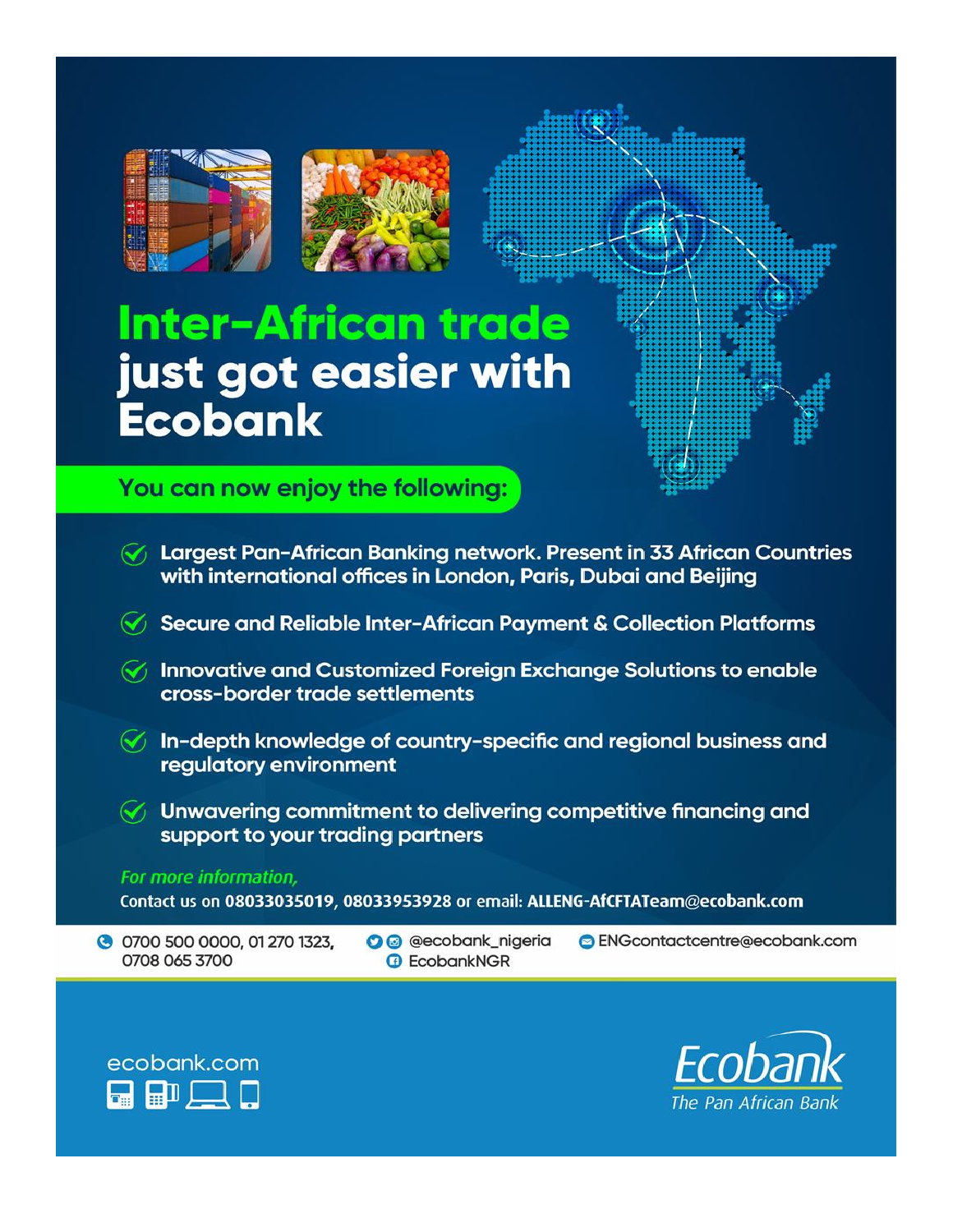#### *Food inflation up 0.16% to 17.37% despite the year-end harvest*

For the first time in nine months, the annual food price index increased by 0.16% to 17.37% in December 2021. On a monthly basis, the index rose sharply by 1.12% to 2.19%. This was partly due to sub-optimal output and higher logistics costs.

The commodities that recorded the largest price increases are bread (increase in the price of flour, margarine and other inputs), cereals, meat, fish, potatoes, yam and other tuber, soft drinks and fruits.

#### *Core inflation marginally up 0.02% to 13.87%*

The annual core inflation sub-index increased marginally to 13.87% from 13.85% in November 2021. This can be largely attributed to exchange rate pressures and higher logistics costs. However, the monthly core inflation sub-index declined by 0.13% to 1.12%.

The commodities that recorded the highest price increases include - Gas, Liquid fuel, Wine, House rents, Narcotics, Tobacco, Spirit, Cleaning, repair and Clothing materials and accessories.

#### *State-by-state analysis*

Kwara remains the state with the lowest inflation rate in Nigeria (12.32%), followed by Edo (13.46%) and Cross River (13.93%). As usual, the states with the highest inflation rates are mostly in the North – Ebonyi (18.71%), Kogi (18.37%) and Bauchi (17.81%).